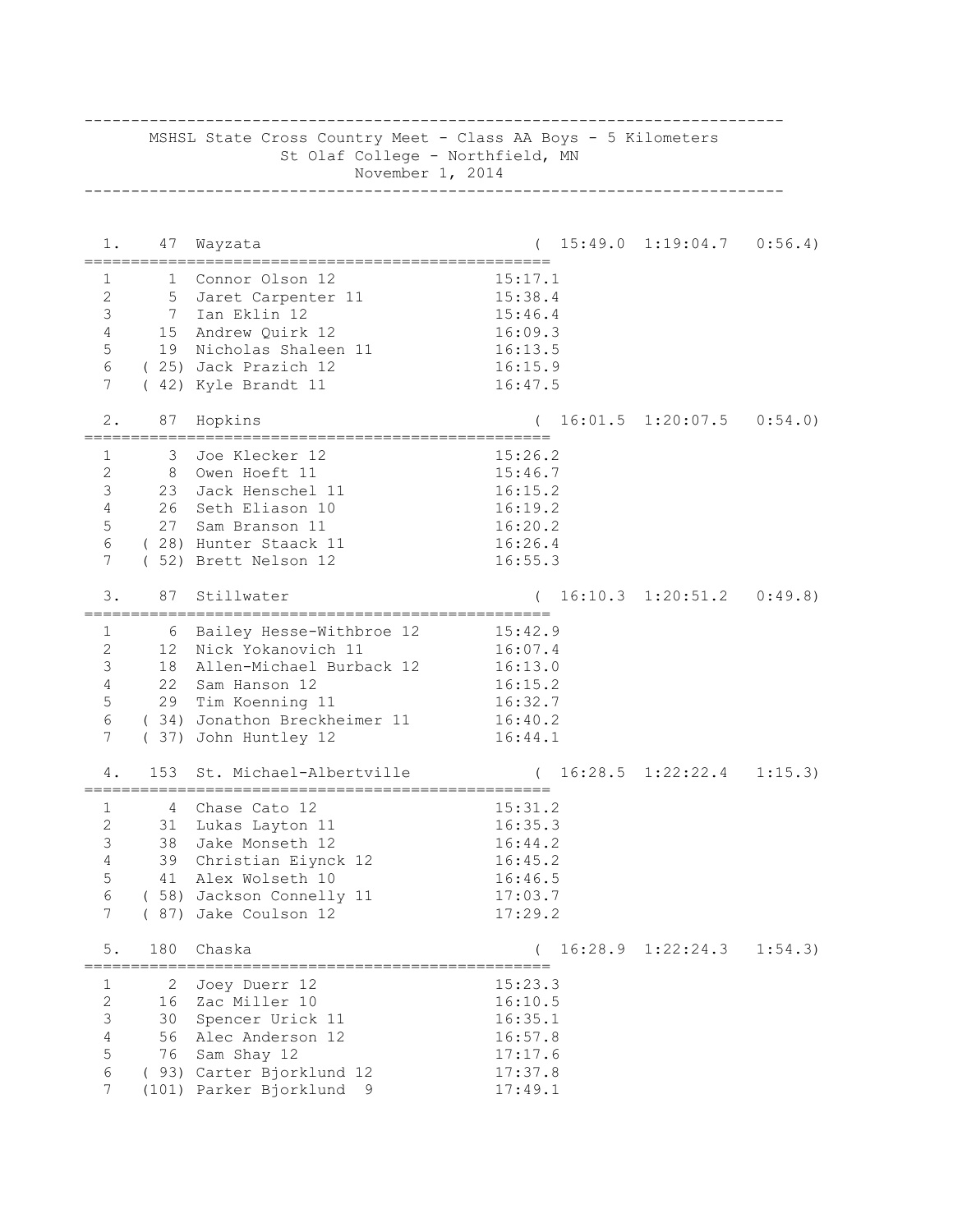| 6.                                                                                                    | 189                        | Alexandria                                                                                                                                                       |                                                                           | 16:40.1 1:23:20.3                      | 0:56.0  |
|-------------------------------------------------------------------------------------------------------|----------------------------|------------------------------------------------------------------------------------------------------------------------------------------------------------------|---------------------------------------------------------------------------|----------------------------------------|---------|
| $\mathbf{1}$<br>$\sqrt{2}$<br>$\mathfrak{Z}$<br>$\sqrt{4}$<br>5<br>$\sqrt{6}$<br>7                    | 35<br>53                   | 11 Aaron Runge 12<br>33 Brandon Jerde 12<br>John Kumorowicz 12<br>Jesse Groettum 12<br>57 Colton Sailor 12<br>(64) Keaton Gruber<br>- 9<br>(68) Grant Rudolph 11 | 16:03.3<br>16:39.3<br>16:42.5<br>16:55.9<br>16:59.3<br>17:11.8<br>17:12.5 |                                        |         |
| 7.                                                                                                    | 196                        | Rosemount                                                                                                                                                        |                                                                           | $16:40.7 \quad 1:23:23.2 \quad 1:14.6$ |         |
| 1<br>$\sqrt{2}$<br>$\mathfrak{Z}$<br>$\sqrt{4}$<br>$\mathsf S$<br>$\sqrt{6}$<br>7                     | 9<br>32<br>60              | Alex Berhe 12<br>Sam Ivanecky 12<br>45 Clayton Smith 12<br>50 Ryan Brumm 12<br>Sam Karlson 12<br>(74) Zaffer Hussein 11<br>(88) Travis Lorch 10                  | 15:54.8<br>16:36.3<br>16:49.7<br>16:53.0<br>17:09.4<br>17:15.2<br>17:30.2 |                                        |         |
| 8.                                                                                                    | 202                        | Prior Lake                                                                                                                                                       |                                                                           | $16:39.8$ $1:23:18.6$                  | 1:04.8  |
| $\mathbf{1}$<br>$\sqrt{2}$<br>$\mathfrak{Z}$<br>$\sqrt{4}$<br>$\mathsf S$<br>$6\,$<br>$7\phantom{.0}$ | 21<br>69                   | 14 Colin Dwyer 10<br>Trenton Galloway 11<br>47 Ben Garrison 12<br>51 Shawn Doherty 12<br>Thomas Vallez 10<br>(97) Aidan Resh 12<br>(99) Devon Genrick 10         | 16:08.1<br>16:13.7<br>16:50.6<br>16:53.3<br>17:12.9<br>17:42.6<br>17:46.7 |                                        |         |
| 9.                                                                                                    | 263                        | Rochester Century<br>=============================                                                                                                               |                                                                           | 16:52.5 1:24:22.2                      | 1:13.3) |
| $\mathbf{1}$<br>$\sqrt{2}$<br>$\mathsf 3$<br>$\sqrt{4}$<br>5<br>$\epsilon$<br>7                       | 20<br>24<br>73<br>84       | Sam Nelson 12<br>Seth Massot 11<br>62 Matt Ryan 11<br>Michael Wagner 12<br>Jacob Mussell 12<br>( 91) Zeke Green 10<br>(102) Stuart Bennett 12                    | 16:13.6<br>16:15.7<br>17:11.1<br>17:14.9<br>17:26.9<br>17:33.9<br>17:51.1 |                                        |         |
| 10.                                                                                                   | 278                        | Bemidji<br>------------------------------------                                                                                                                  |                                                                           | $16:59.2 \quad 1:24:55.9$              | 0:39.1  |
| =======<br>1<br>$\sqrt{2}$<br>$\mathcal{S}$<br>$\sqrt{4}$<br>5<br>6<br>7                              | 44<br>46<br>49<br>54<br>85 | Billy Freyholtz 12<br>Caleb Appleton 11<br>Linaes Whiting<br>9<br>Isaac Berg 10<br>Noah Holter 11<br>( 95) Rocky Copiskey 11<br>(110) Kenner Gudmundson 11       | 16:48.8<br>16:50.0<br>16:52.0<br>16:57.2<br>17:27.9<br>17:39.6<br>18:01.4 |                                        |         |
| 11.                                                                                                   | 302                        | Shakopee<br>_____________________________________                                                                                                                |                                                                           | $17:03.5$ $1:25:17.4$                  | 1:19.5  |
| 1<br>$\sqrt{2}$<br>$\mathsf 3$<br>$\sqrt{4}$<br>5                                                     | 17<br>59<br>67<br>70<br>89 | Kyle Rachel 11<br>Karl Wachter 11<br>Allen Lynch 12<br>Gavin Menning 10<br>Nick Olfert 9                                                                         | 16:11.8<br>17:08.9<br>17:12.4<br>17:13.0<br>17:31.3                       |                                        |         |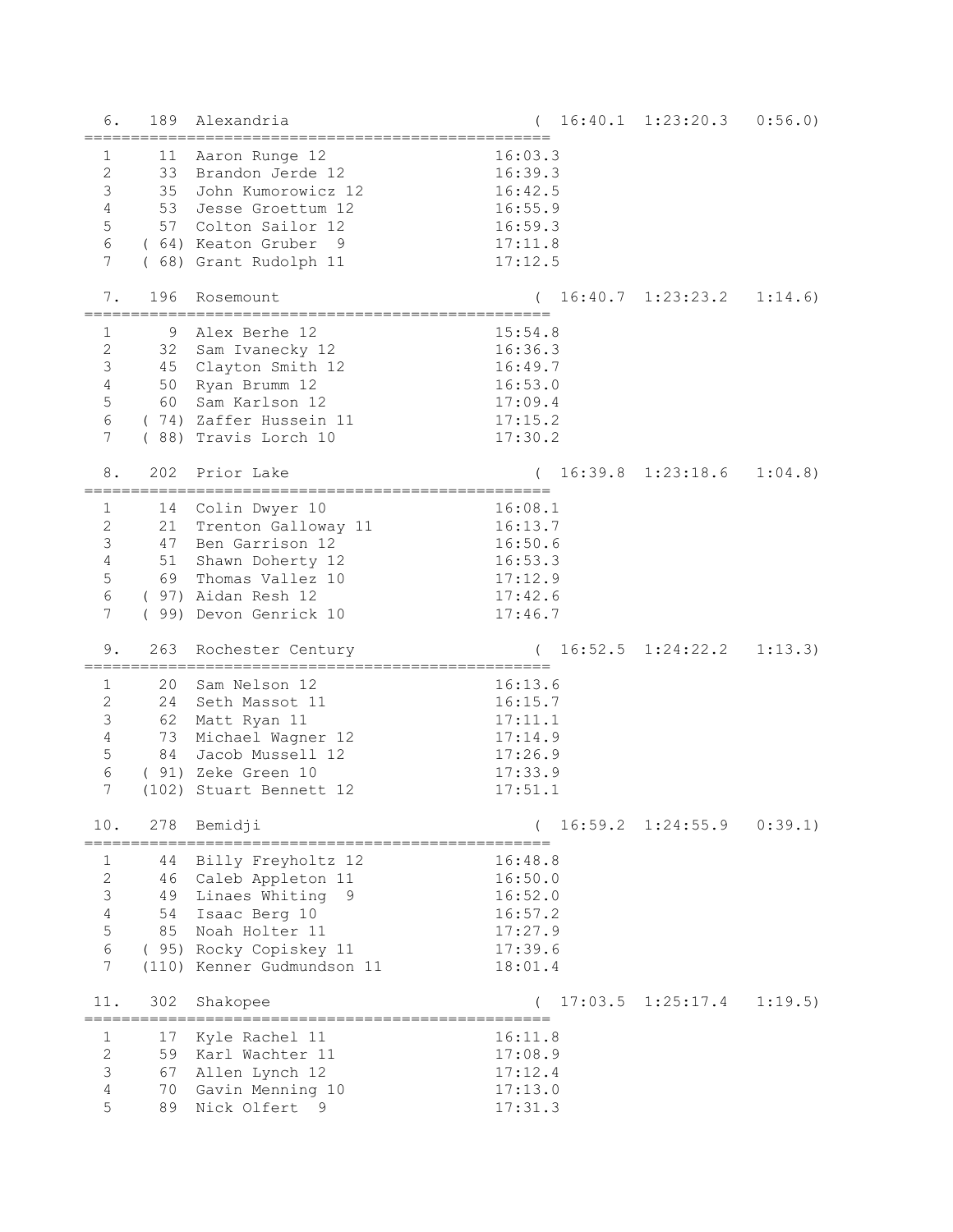| 6<br>7                                                                                       |                | ( 96) Bryon Olfert 12<br>(100) Quinn Ahrens 12                                                                                                                          | 17:42.3<br>17:48.3                                                        |                       |         |
|----------------------------------------------------------------------------------------------|----------------|-------------------------------------------------------------------------------------------------------------------------------------------------------------------------|---------------------------------------------------------------------------|-----------------------|---------|
| 12.                                                                                          |                | 303 White Bear Lake<br>.=============================<br>=====================                                                                                          |                                                                           | $17:05.2$ $1:25:25.7$ | 0:39.4  |
| 1<br>$\mathbf{2}$<br>$\mathsf 3$<br>$\sqrt{4}$<br>$\mathsf S$<br>$\epsilon$<br>7             |                | 36 Garret Shah 12<br>43 Fernando Benitz 11<br>66 Mike Rohlinger<br>9<br>78 Ben Vanderbosch 9<br>80 Owen Parker 12<br>(108) Peder Solberg 12<br>(109) Dan Allen 12       | 16:43.7<br>16:48.3<br>17:12.4<br>17:18.2<br>17:23.1<br>17:59.0<br>18:00.9 |                       |         |
| 13.                                                                                          | 326            | Red Wing                                                                                                                                                                |                                                                           | $17:10.4$ $1:25:51.9$ | 0:40.2  |
| 1<br>$\sqrt{2}$<br>$\mathsf 3$<br>$\sqrt{4}$<br>$\mathsf S$<br>6<br>7                        | 40             | George Nemanich 11<br>61 Marcus Warrington 12<br>63 Meyer Beckner 12<br>79 Phil Mitchell 12<br>83 Asa Beckner 9<br>( 90) Forest Evanson 11<br>(106) Tom Nemanich<br>- 8 | 16:45.4<br>17:10.0<br>17:11.5<br>17:19.4<br>17:25.6<br>17:33.5<br>17:53.7 |                       |         |
| 14.                                                                                          | 336            | Andover                                                                                                                                                                 |                                                                           | $17:10.0$ $1:25:50.0$ | 1:44.1  |
| $\mathbf{1}$<br>$\sqrt{2}$<br>$\mathfrak{Z}$<br>$\sqrt{4}$<br>$\mathsf S$<br>$\epsilon$<br>7 |                | 13 Nathan Engstrom 12<br>55 Alec Lorimer 11<br>71 Jesse Donahue 11<br>94 Tom Breuckman 9<br>103 David Keller 12<br>(104) Ryan Eldien 10<br>(111) Gibson Board 11        | 16:07.5<br>16:57.5<br>17:14.2<br>17:39.2<br>17:51.6<br>17:52.7<br>18:06.7 |                       |         |
| 15.                                                                                          |                | 337 Centennial                                                                                                                                                          |                                                                           | $17:09.7$ $1:25:48.2$ | 1:42.3) |
| $\mathbf{1}$<br>$\sqrt{2}$<br>$\mathfrak{Z}$<br>4<br>5<br>6<br>7                             | 92             | 10 Reed Kurak 10<br>65 Jacob Namyst 10<br>72 Cole Arends 12<br>Ben Benson 10<br>98 Dylan Johnson 10<br>(105) Aschalew Tilleskjor 12<br>(112) Devin Fritz 12             | 16:02.3<br>17:12.2<br>17:14.8<br>17:34.3<br>17:44.6<br>17:53.4<br>18:07.8 |                       |         |
| 16.                                                                                          | 363            | Elk River                                                                                                                                                               |                                                                           | $17:14.8$ $1:26:13.9$ | 0:34.2) |
| 1<br>$\mathbf{2}$<br>$\mathsf 3$<br>$\sqrt{4}$<br>$\mathsf S$<br>$\epsilon$<br>7             | 48<br>75<br>77 | Zachary Glasgow 12<br>Lucas Trapp 11<br>Bradley Beaver 11<br>81 Christian Leonard 10<br>82 Peyton Holmes 11<br>( 86) Tyler Hudson 11<br>(107) Cory Warner 11            | 16:51.0<br>17:15.6<br>17:18.0<br>17:24.1<br>17:25.2<br>17:28.2<br>17:57.1 |                       |         |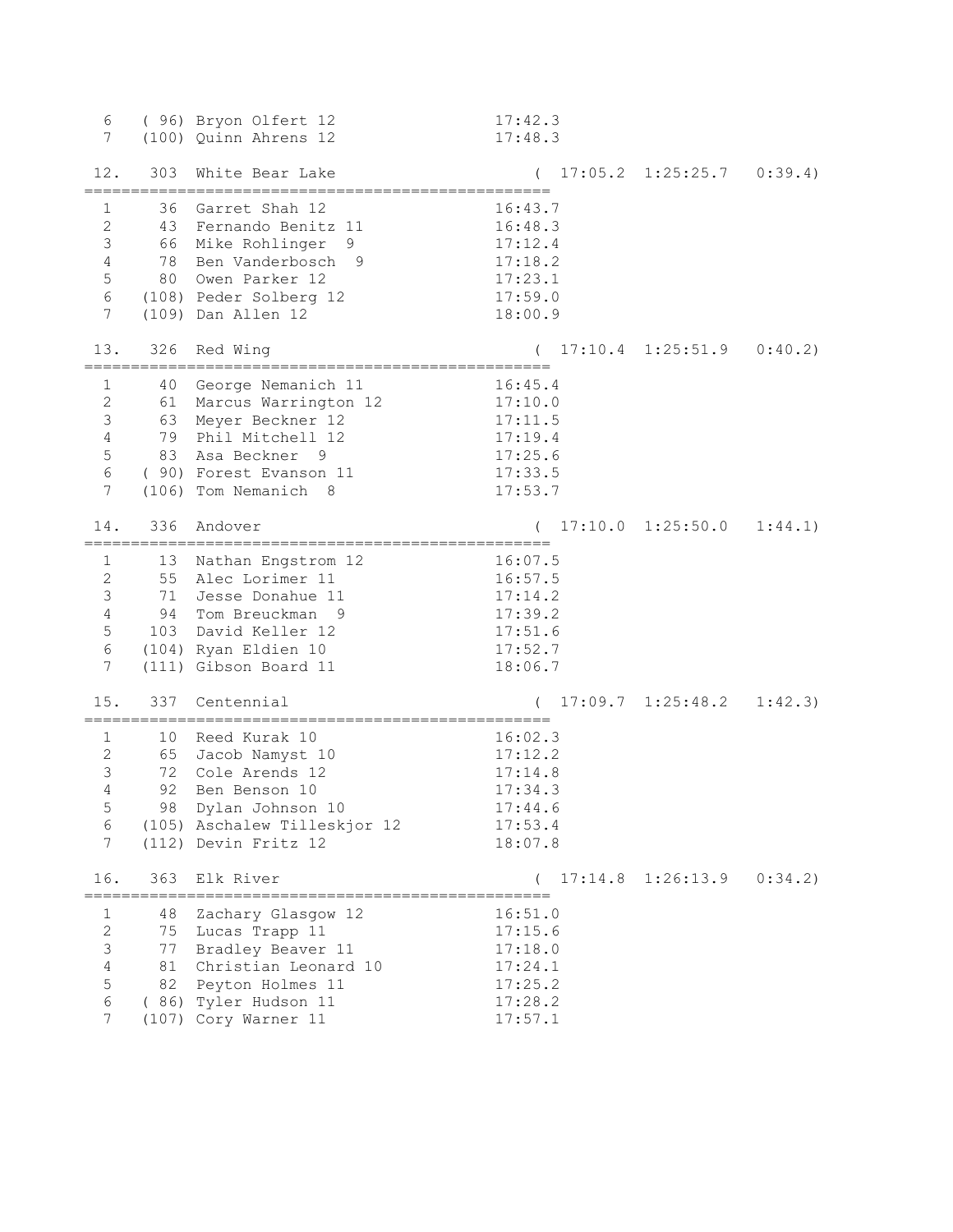## MSHSL STATE CROSS COUNTRY MEET - Class AA Boys - 5 Kilometers St Olaf College - Northfield, MN November 1, 2014 (TmPl = Team Scoring Place)

| Mile Sp        | Place TmPl Bib<br>Time<br>Pace | Grade<br>Name                                |      | Team              |  |
|----------------|--------------------------------|----------------------------------------------|------|-------------------|--|
|                | ======= ========= =====        |                                              |      |                   |  |
| $\mathbf{1}$   | 1 691 Connor Olson             | 12 Wayzata                                   |      | 4:58 15:17.1 4:56 |  |
| $\overline{2}$ | 2 611 Joey Duerr               | 12 Chaska                                    |      | 4:58 15:23.3 4:58 |  |
| 3              | 3 701 Joe Klecker              | 12 Hopkins                                   |      | 4:58 15:26.2 4:59 |  |
| 4              | 535 Nick Wareham               | 12 Woodbury                                  |      | 4:57 15:28.0 4:59 |  |
| 5              | 4 671 Chase Cato               | 12 St. Michael-Albertville                   |      | 4:52 15:31.2 5:00 |  |
| 6              | 567 Matthew Lundstrom          | 12 Detroit Lakes                             |      | 4:56 15:31.7 5:00 |  |
| 7              | 5 692 Jaret Carpenter          | 11 Wayzata                                   |      | 4:58 15:38.4 5:03 |  |
| 8              | 527 Faysal Mahmoud             | 12 Burnsville                                |      | 5:00 15:40.1 5:03 |  |
| 9              | 6 651 Bailey Hesse-Withbroe    | 12 Stillwater                                |      | 4:55 15:42.9 5:04 |  |
| 10             | 7 693 Ian Eklin                | 12 Wayzata                                   |      | 4:59 15:46.4 5:05 |  |
| 11             | 8 702 Owen Hoeft               | 11 Hopkins                                   |      | 4:58 15:46.7 5:05 |  |
| 12             | 536 Micah Mather               | 11 St. Paul Highland Park                    |      | 4:55 15:50.9 5:07 |  |
| 13             | 511 Justin Hyytinen            | 12 Farmington                                |      | 4:58 15:54.0 5:08 |  |
| 14             | 551 Logan Ramlet               | 12 Edina                                     |      | 5:02 15:54.3 5:08 |  |
| 15             | 543 Nicholas Lawson            | 12 St. Anthony Village                       |      | 4:55 15:54.6 5:08 |  |
| 16             | 9 641 Alex Berhe               | 12 Rosemount                                 |      | 5:00 15:54.8 5:08 |  |
| 17             | 553 Andrew Sell                | 11 Minneapolis Washurn                       |      | 4:59 15:55.0 5:08 |  |
| 18             | 520 Adam Armbruster            | 12 Delano                                    |      | 4:57 15:55.2 5:08 |  |
| 19             | 569 Nadir Yusuf                | 11 Willmar                                   |      | 4:59 15:55.6 5:08 |  |
| 20             | 560 Isaac Boedigheimer         | 10 Cloquet                                   |      | 4:57 16:00.8 5:10 |  |
| 21             | 559 Nathaniel Souther          | 12 Big Lake                                  |      | 4:59 16:00.9 5:10 |  |
| 22             | 537 Ashenafi Hatte             | 12 Washington Magnet                         |      | 4:54 16:02.0 5:10 |  |
| 23             | 10 681 Reed Kurak              | 10 Centennial                                |      | 4:55 16:02.3 5:10 |  |
| 24             | 11 731 Aaron Runge             | 12 Alexandria                                |      | 5:03 16:03.3 5:11 |  |
| 25             | 552 Hamza Ali                  | 11 Minneapolis Washburn                      |      | 5:00 16:03.3 5:11 |  |
| 26             | 540 Collin Kiley               | 11 Roseville                                 |      | 5:01 16:03.5 5:11 |  |
| 27             | 557 Sam Thomas                 | 11 Edina                                     |      | 5:05 16:06.7 5:12 |  |
| 28             | 517 Jake Houghton              | 12 Rochester John Marshall 4:59 16:06.8 5:12 |      |                   |  |
| 29             | 12 652 Nick Yokanovich         | 11 Stillwater                                |      | 5:01 16:07.4 5:12 |  |
| 30             | 13 725 Nathan Engstrom         | 12 Andover                                   |      | 5:03 16:07.5 5:12 |  |
| 31             | 544 Alex Miley                 | 10 Maple Grove                               |      | 5:10 16:08.1 5:12 |  |
| 32             | 14 632 Colin Dwyer             | 10 Prior Lake                                | 5:13 | 16:08.1 5:12      |  |
| 33             | 15 697 Andrew Quirk            | 12 Wayzata                                   | 5:11 | 16:09.3 5:12      |  |
| 34             | 16 612 Zac Miller              | 10 Chaska                                    |      | 5:00 16:10.5 5:13 |  |
| 35             | 539 Sam Nofziger               | 11 Tartan                                    |      | 5:04 16:11.0 5:13 |  |
| 36             | 568 Tyler Moore                | 10 Little Falls                              |      | 4:59 16:11.3 5:13 |  |
| 37             | 17 621 Kyle Rachel             | 11 Shakopee                                  |      | 5:06 16:11.8 5:13 |  |
| 38             | 519 Frank Graham               | 12 Buffalo                                   |      | 4:54 16:12.6 5:14 |  |
| 39             | 18 653 Allen-Michael Burback   | 12 Stillwater                                |      | 5:01 16:13.0 5:14 |  |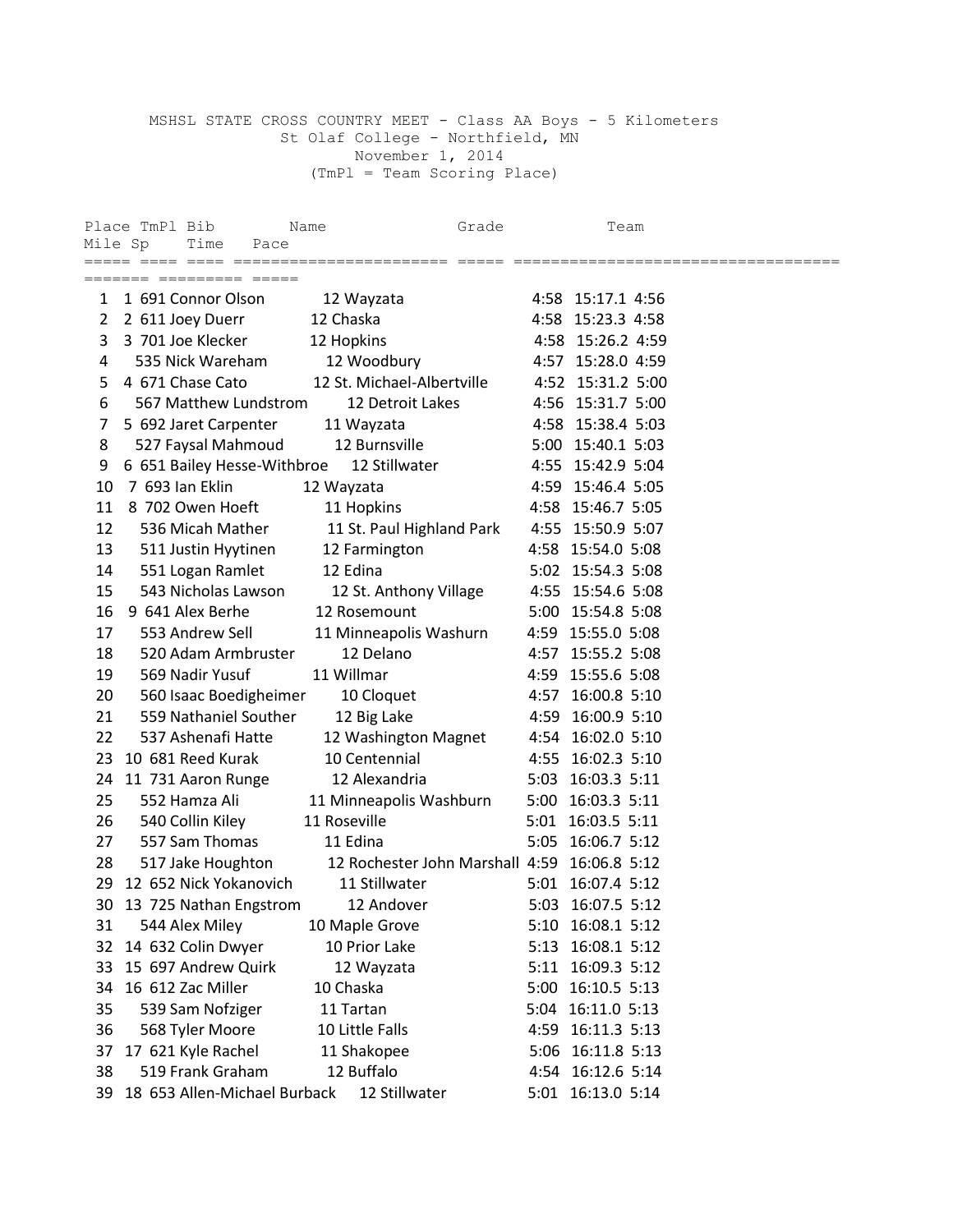| 40 | 19 694 Nicholas Shaleen        | 11 Wayzata                 | 16:13.5 5:14<br>5:03 |
|----|--------------------------------|----------------------------|----------------------|
| 41 | 20 592 Sam Nelson              | 12 Rochester Century       | 4:59 16:13.6 5:14    |
| 42 | 21 633 Trenton Galloway        | 11 Prior Lake              | 5:15 16:13.7 5:14    |
| 43 | 22 658 Sam Hanson              | 12 Stillwater              | 5:02 16:15.2 5:14    |
| 44 | 23 706 Jack Henschel           | 11 Hopkins                 | 4:59 16:15.2 5:14    |
| 45 | 24 591 Seth Massot             | 11 Rochester Century       | 4:57 16:15.7 5:15    |
| 46 | 25 695 Jack Prazich            | 12 Wayzata                 | 5:11 16:15.9 5:15    |
| 47 | 538 Sam Bell                   | 11 North St. Paul          | 5:01<br>16:17.3 5:15 |
| 48 | 546 Kevin Dado                 | 10 Totino Grace            | 5:00 16:18.2 5:15    |
| 49 | 554 Jack Manderscheid          | 11 Edina                   | 16:18.3 5:15<br>5:07 |
| 50 | 572 Elijah Herrick             | 11 Moorhead                | 16:19.0 5:16<br>5:07 |
| 51 | 26 704 Seth Eliason            | 10 Hopkins                 | 5:00<br>16:19.2 5:16 |
| 52 | 548 Caleb Burke                | 12 Rogers                  | 4:56 16:19.6 5:16    |
| 53 | 27 705 Sam Branson             | 11 Hopkins                 | 5:04 16:20.2 5:16    |
| 54 | 555 Jonathan Shirley           | 11 Edina                   | 5:04 16:21.2 5:16    |
| 55 | 522 Tyler Kobilarcsik          | 12 Chanhassen              | 5:08 16:24.6 5:17    |
| 56 | 28 703 Hunter Staack           |                            | 5:03<br>16:26.4 5:18 |
|    |                                | 11 Hopkins<br>12 Winona    |                      |
| 57 | 513 Hunter Bailey              |                            | 5:03 16:26.7 5:18    |
| 58 | 547 Tyler Bethke               | 12 Rogers                  | 5:03 16:26.9 5:18    |
| 59 | 561 Henry Boettcher            | 12 Cambridge-Isanti        | 5:03 16:27.4 5:18    |
| 60 | 521 Jacob Kluver               | 11 Buffalo                 | 4:59 16:28.3 5:19    |
| 61 | 518 Braydon Johnson            | 12 Winona                  | 5:03 16:29.1 5:19    |
| 62 | 523 Alex Carrabre              | 11 Waconia                 | 4:58 16:29.3 5:19    |
| 63 | 558 Michael Mitchell           | 10 Blake                   | 5:08 16:30.1 5:19    |
| 64 | 524 Grant Magnuson             | 12 Chanhassen              | 5:02 16:31.1 5:19    |
| 65 | 29 654 Tim Koenning            | 11 Stillwater              | 5:07 16:32.7 5:20    |
| 66 | 30 614 Spencer Urick           | 11 Chaska                  | 16:35.1 5:21<br>5:05 |
| 67 | 31 674 Lukas Layton            | 11 St. Michael-Albertville | 16:35.3 5:21<br>5:02 |
| 68 | 512 Jackson Goodell            | 11 Albert Lea              | 16:35.7 5:21<br>5:02 |
| 69 | 32 646 Sam Ivanecky            | 12 Rosemount               | 5:15 16:36.3 5:21    |
| 70 | 556 Martin Donovan             | 11 Minneapolis Washburn    | 5:07 16:36.5 5:21    |
| 71 | 545 Mitch Cramer               | 12 Osseo                   | 16:36.5 5:21<br>5:09 |
| 72 | 33 733 Brandon Jerde           | 12 Alexandria              | 16:39.3 5:22<br>5:13 |
| 73 | 515 Seth Huseby                | 12 Owatonna                | 5:01 16:39.7 5:22    |
|    | 74 34 655 Jonathon Breckheimer | 11 Stillwater              | 5:02 16:40.2 5:22    |
| 75 | 550 Robert Johnson             | 12 Park Center             | 16:40.8 5:23<br>5:11 |
| 76 | 35 732 John Kumorowicz         | 12 Alexandria              | 16:42.5 5:23<br>5:13 |
| 77 | 525 Blaine Moran               | 12 Marshall                | 5:00 16:42.5 5:23    |
| 78 | 36 665 Garret Shah             | 12 White Bear Lake         | 5:09 16:43.7 5:24    |
| 79 | 570 Ian Thompson               | 11 Willmar                 | 5:07 16:43.9 5:24    |
| 80 | 37 656 John Huntley            | 12 Stillwater              | 16:44.1 5:24<br>5:09 |
| 81 | 38 675 Jake Monseth            | 12 St. Michael-Albertville | 5:08 16:44.2 5:24    |
| 82 | 516 Chad Couser                | 11 Rochester Mayo          | 5:03 16:44.8 5:24    |
| 83 | 39 672 Christian Eiynck        | 12 St. Michael-Albertville | 5:08 16:45.2 5:24    |
| 84 | 40 601 George Nemanich         | 11 Red Wing                | 16:45.4 5:24<br>5:08 |
| 85 | 41 676 Alex Wolseth            | 10 St. Michael-Albertville | 5:06 16:46.5 5:24    |
| 86 | 42 698 Kyle Brandt             | 11 Wayzata                 | 5:14 16:47.5 5:25    |
| 87 | 563 Nick Marshall              | 11 Cambridge-Isanti        | 5:08 16:48.0 5:25    |
|    |                                |                            |                      |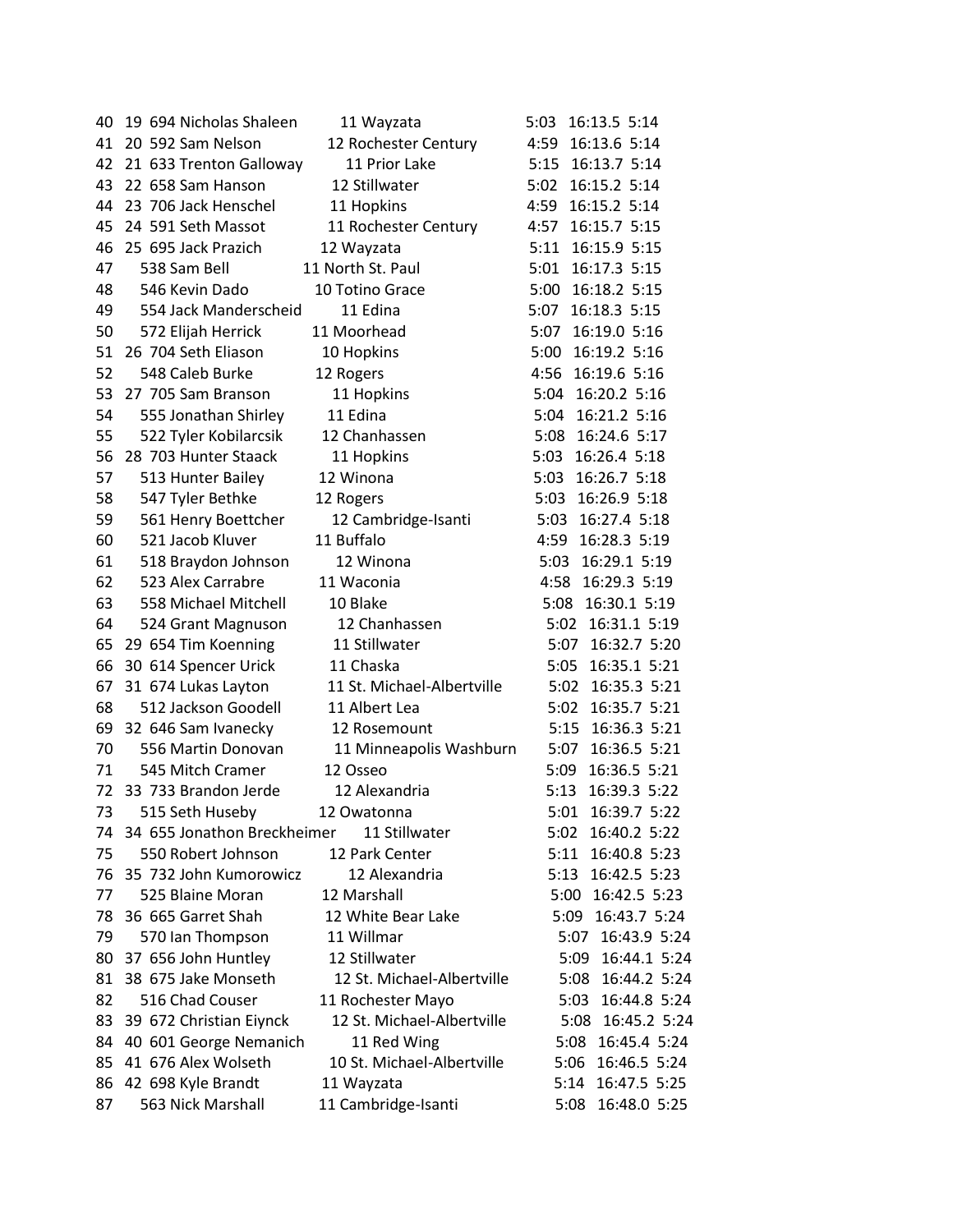| 88  | 43 661 Fernando Benitz       | 11 White Bear Lake         |      | 5:12 16:48.3 5:25 |  |
|-----|------------------------------|----------------------------|------|-------------------|--|
| 89  | 549 Alex Plasencia           | 11 Mounds View             |      | 5:09 16:48.3 5:25 |  |
|     | 90 44 744 Billy Freyholtz    | 12 Bemidji                 |      | 5:08 16:48.8 5:25 |  |
| 91  | 571 Luke Lahr                | 12 Becker                  |      | 5:02 16:48.9 5:25 |  |
|     | 92 45 649 Clayton Smith      | 12 Rosemount               |      | 5:13 16:49.7 5:25 |  |
|     | 93 46 741 Caleb Appleton     | 11 Bemidji                 |      | 5:07 16:50.0 5:26 |  |
| 94  | 47 634 Ben Garrison          | 12 Prior Lake              |      | 5:20 16:50.6 5:26 |  |
| 95  | 48 713 Zachary Glasgow       | 12 Elk River               |      | 5:07 16:51.0 5:26 |  |
|     | 96 49 742 Linaes Whiting     | 9 Bemidji                  |      | 5:11 16:52.0 5:26 |  |
| 97  | 528 Zak Ketterson            | 11 Bloomington Jefferson   |      | 5:14 16:52.4 5:26 |  |
| 98  | 573 Ryan Fernholz            | 9 Sartell                  | 5:07 | 16:53.0 5:27      |  |
|     | 99 50 642 Ryan Brumm         | 12 Rosemount               |      | 5:22 16:53.0 5:27 |  |
|     | 100 51 631 Shawn Doherty     | 12 Prior Lake              |      | 5:25 16:53.3 5:27 |  |
| 101 | 533 Dillon Wong              | 11 Burnsville              |      | 5:14 16:53.7 5:27 |  |
|     | 102 52 707 Brett Nelson      | 12 Hopkins                 |      | 5:14 16:55.3 5:27 |  |
| 103 | 541 Joseph Romain            | 10 Woodbury                |      | 5:07 16:55.3 5:27 |  |
|     | 104 53 735 Jesse Groettum    | 12 Alexandria              | 5:17 | 16:55.9 5:27      |  |
| 105 | 564 Braden Curnow            | 11 Hibbing                 |      | 5:06 16:57.2 5:28 |  |
|     | 106 54 743 Isaac Berg        | 10 Bemidji                 |      | 5:11 16:57.2 5:28 |  |
|     | 107 55 727 Alec Lorimer      | 11 Andover                 |      | 5:04 16:57.5 5:28 |  |
|     | 108 56 613 Alec Anderson     | 12 Chaska                  |      | 5:06 16:57.8 5:28 |  |
| 109 | 566 Zac West                 | 12 Chisago Lakes           |      | 5:07 16:58.2 5:28 |  |
| 110 | 534 Nathan Blichfeldt        | 10 Burnsville              |      | 5:14 16:58.9 5:28 |  |
|     | 111 57 734 Colton Sailor     | 12 Alexandria              |      | 5:14 16:59.3 5:29 |  |
|     |                              |                            |      |                   |  |
| 112 | 562 Keaton Long              | 12 Duluth East             |      | 5:05 16:59.9 5:29 |  |
|     | 113 532 Addisu Mulugeta      | 12 Eastview                |      | 5:05 17:01.0 5:29 |  |
|     | 114 526 Daniel Clark         | 12 Delano                  |      | 4:58 17:01.1 5:29 |  |
| 115 | 530 Collin Kern              | 11 Bloomington Kennedy     |      | 5:14 17:01.1 5:29 |  |
| 116 | 565 Ryan Kero                | 12 Hermantown              |      | 5:08 17:03.6 5:30 |  |
|     | 117 58 673 Jackson Connelly  | 11 St. Michael-Albertville |      | 5:07 17:03.7 5:30 |  |
|     | 118 59 622 Karl Wachter      | 11 Shakopee                |      | 5:20 17:08.9 5:32 |  |
|     | 119 60 647 Sam Karlson       | 12 Rosemount               |      | 5:20 17:09.4 5:32 |  |
|     | 120 61 602 Marcus Warrington | 12 Red Wing                |      | 5:13 17:10.0 5:32 |  |
|     | 121 62 593 Matt Ryan         | 11 Rochester Century       |      | 5:14 17:11.1 5:32 |  |
|     | 122 63 603 Meyer Beckner     | 12 Red Wing                |      | 5:13 17:11.5 5:32 |  |
|     | 123 64 737 Keaton Gruber     | 9 Alexandria               |      | 5:19 17:11.8 5:33 |  |
| 124 | 514 Gunnar Miller            | 12 Faribault               |      | 5:10 17:12.0 5:33 |  |
|     | 125 65 683 Jacob Namyst      | 10 Centennial              |      | 5:10 17:12.2 5:33 |  |
|     | 126 66 662 Mike Rohlinger    | 9 White Bear Lake          |      | 5:14 17:12.4 5:33 |  |
|     | 127 67 624 Allen Lynch       | 12 Shakopee                |      | 5:19 17:12.4 5:33 |  |
|     | 128 68 736 Grant Rudolph     | 11 Alexandria              |      | 5:19 17:12.5 5:33 |  |
|     | 129 69 639 Thomas Vallez     | 10 Prior Lake              |      | 5:25 17:12.9 5:33 |  |
| 130 | 70 623 Gavin Menning         | 10 Shakopee                |      | 5:19 17:13.0 5:33 |  |
| 131 | 71 723 Jesse Donahue         | 11 Andover                 |      | 5:13 17:14.2 5:33 |  |
| 132 | 72 682 Cole Arends           | 12 Centennial              |      | 5:12 17:14.8 5:34 |  |
| 133 | 73 595 Michael Wagner        | 12 Rochester Century       |      | 5:13 17:14.9 5:34 |  |
|     | 134 74 645 Zaffer Hussein    | 11 Rosemount               |      | 5:20 17:15.2 5:34 |  |
|     | 135 75 718 Lucas Trapp       | 11 Elk River               |      | 4:59 17:15.6 5:34 |  |